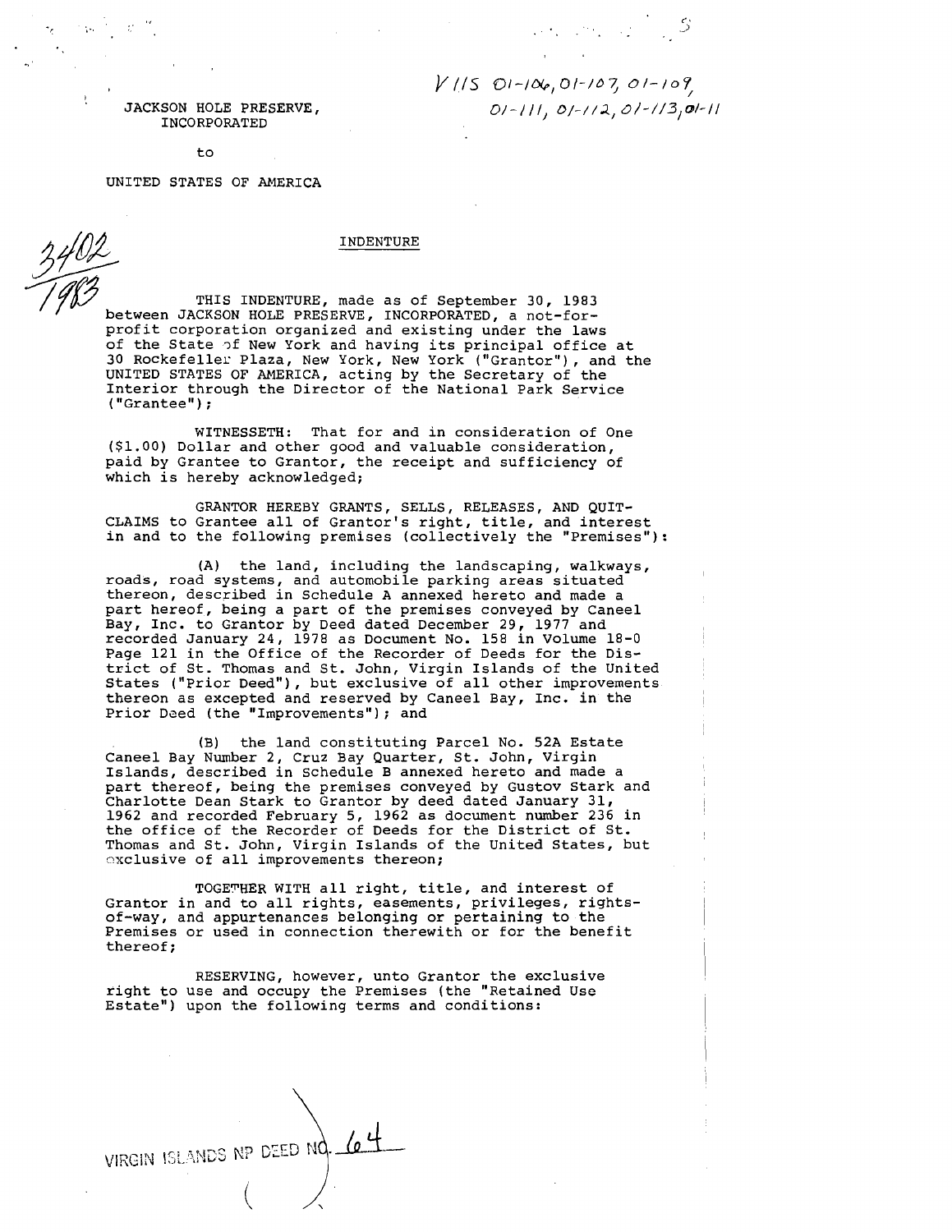Term of Retained Use Estate. Subject to ... the right of Grantor to terminate the Retained Use Estate pursuant to paragraph number 8 below, the Retained Use Estate shall continue for a term of forty (40) years from the date hereof.

 $\mathcal{L}(\mathcal{F}_\mathcal{A}) = \frac{1}{2} \sum_{i=1}^n \mathcal{L}_i$ 

2. Maintenance of Premises by Grantor *Prior*  to Termination of Retained Use Estate. It *is* Grantor's expectation and intention that at some future time, to be determined by Grantor pursuant to the provisions set forth herein, the Retained Use Estate will be terminated and extinguished in order to carry out the longstanding objective of Grantor that the Premises ultimately be an integral part of the Virgin Islands National Park (the "Park") under the jurisdiction of the Secretary for the use and enjoyment by visitors to the Park of the outstanding scenic and other features of national signifi- cance located both within the Premises and in other areas of the Park. In keeping with this objective, Grantor agrees that, at all times prior to the termination of the Retained Use Estate pursuant to paragraph numbered 8 below Grantor will use and maintain the Premises in such a manner that will (a) be consistent with the preservation of such outstanding scenic and other features of national significance and (b) preserve the Premises to the extent feasible in their natural condition for the public benefit, enjoyment and inspiration, subject, however, to the right of Grantor to operate guest facilities for the accommodation of *visi*tors to the Park on the Premises as provided for in paragraph numbered 3 below.

3. Grantor's Right to Operate or Provide for the Operation of Guest Facilities on the Premises. Consistent with its obligation with respect to the maintenance of the Premises set forth in paragraph numbered 2 above, Grantor intends, and shall have the right prior to any termination of the Retained Use Estate pursuant to paragraph numbered 8 below, to operate on the Prem*ises* guest facilities for the accommodation of visitors to the Park (including, without limitation, facilities for lodging and meals and other facilities and services of such types as may be appropriate for the accommodation of such visitors) and may conduct such related activities as Grantor deems advisable for the benefit of guests at such facilities. The operation of such guest facilities and conduct of such related activities may be carried on by Grantor either directly or through any subsidiary or indirectly through any other person selected by Grantor and in each case in such manner as Grantor deems necessary or advisable, without authoritative control or oversight by the Secretary, and prior to the termination of the Retained Use Estate pursuant to paragraph numbered 8 below Grantee shall have no responsibility with respect to the protection of visitors to the premises. Prior to any termination of the Retained Use Estate Grantor shall have sole discretion as to (a) the rates to be charged for the use of such facilities (including the rates for lodging, meals, and other facilities and services) , (b) the location of such facilities and the nature, design, and construction thereof, (c) the determination of the persons to whom and the times at which such facilities are made available (provided, however, that the facilities shall be made avail-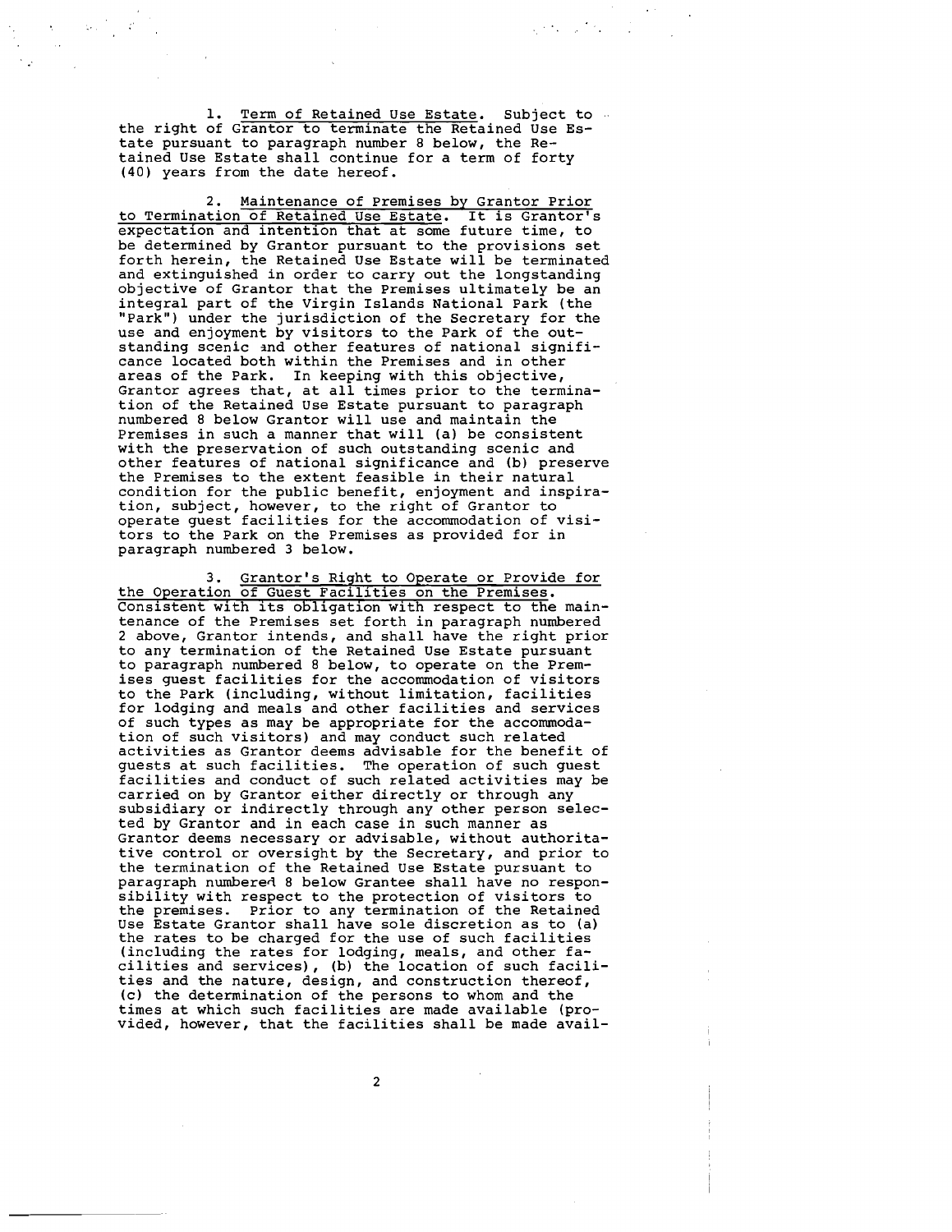able at all such times to all persons without discrimination or segregation on the ground of race, color, religion or national origin, in compliance with Section 201 of the civil Rights Act of 1964), and (d) the addition to or removal or replacement of any facilities.

 $\label{eq:2} \frac{1}{2} \left( \left( \mathbf{1} + \frac{1}{2} \right) \right) \left( \mathbf{1} + \frac{1}{2} \right) \left( \mathbf{1} + \frac{1}{2} \right)$ 

 $\mathcal{A}(\mathcal{A})=\mathcal{A}(\mathcal{A})$ 

4. Grantor's Right to Add to and Alter Improvements. Grantor shall have the right to make, at its sole cost and expense and at any time, such additions, changes, renovations, and alterations, whether structural or otherwise, in or to the Premises and any improvements from time to time located on the Premises (including the Improvements) as Grantor shall, in its sole discretion, deem necessary or advisable.

5. Insurance to be Provided by Grantor. At all times prior to any termination of the Retained Use Estate pursuant to paragraph numbered 8 below Grantor, for the benefit of Grantor and Grantee, shall cause a policy or policies of public liability insurance to be maintained in respect of the Premises having limits of coverage which shall be not less than those maintained by or for the benefit of owners of real property in the United States Virgin Islands comparable in size and use to the Premises and such improvements. Grantor shall use its best efforts to cause Improvements. Granted sharp die its best efforts to cate interest may appear in each policy of public liability insurance so maintained.

6. Grantor's Right to Assign and Transfer, and to Mortgage, Retained Use Estate. Grantor may at any time without the approval of Grantee:

(i) assign and transfer the Retained Use Estate to any person (whether an individual, a corporation, or any other form of business entity); provided however, that any person to whom the Retained Use Estate may be assigned and transferred shall, simultaneously with such assignment and transfer, assume, by instrument in form and substance reasonably satisfactory to the Secretary, all of the obligations of Grantor set forth (a) in the second sentence of paragraph numbered 2 and in paragraph numbered 5 above and (b) if, simultaneously with such assignment and transfer by Grantor to such person of the Retained Use Estate, Grantor shall convey and transfer to such person all of its fee title in and to the improvements then located on the Premises (including the Improvements) title to which has not prior thereto been conveyed and transferred to Grantee, such person shall, by similar instrument, assume the obligations of Grantor in the second sentence of paragraph numbered 8, and upon such an assignment, transfer and assumption Grantor shall be relieved of all obligations hereunder; and

(ii) grant to any person (whether in individual, a corporation , or any other form of business entity) a mortgage or mortgages upon the Retained use Estate and in connection therewith assign to the mortgagee(s) the Retained Use Estate. The mortgagee under any such mortgage shall not be personally liable for the obligations of Grantor hereunder unless and until the mortgagee becomes the owner of the Retained Use Estate and shall remain liable for such obligations only so long as it shall be the owner of the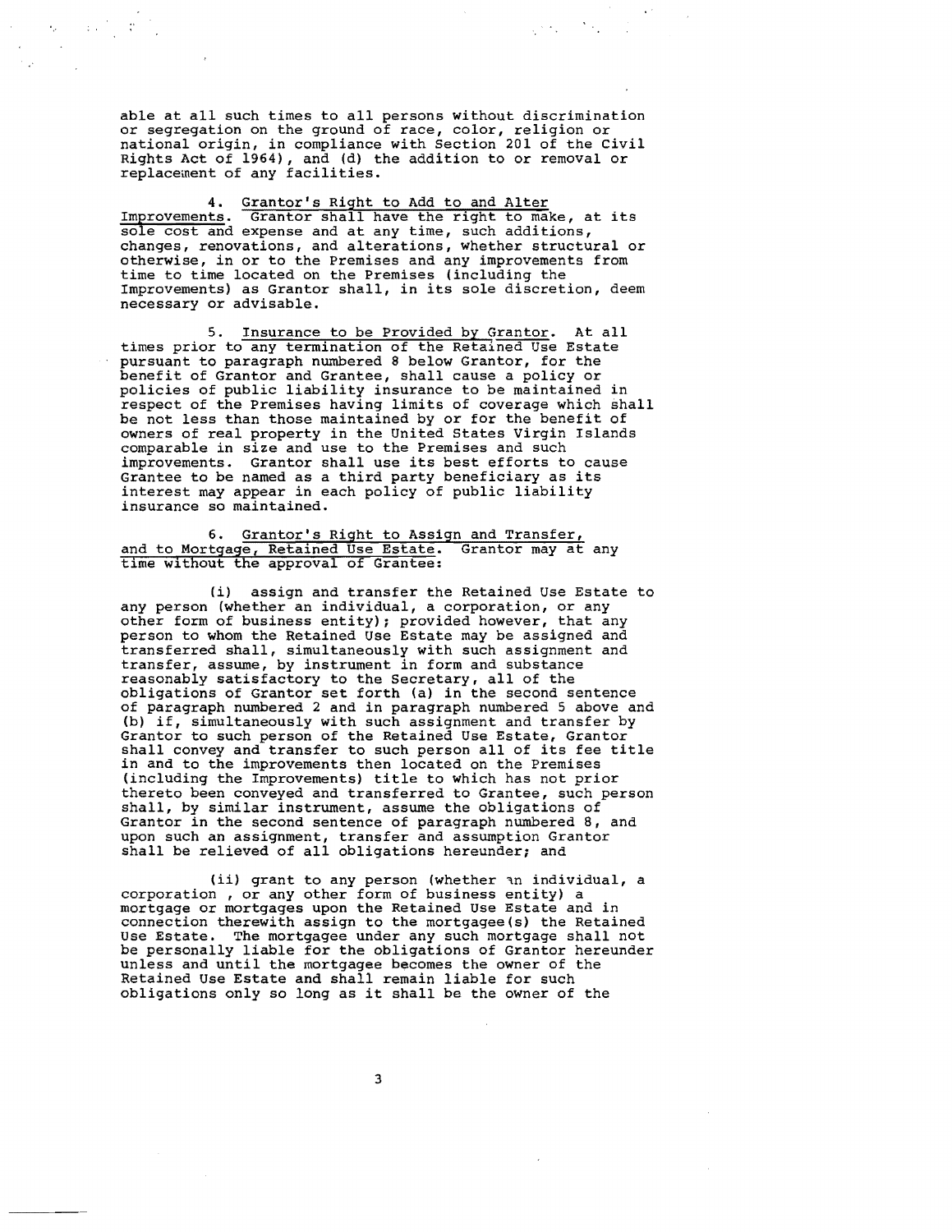Retained Use Estate. If Grantee is given the name and address of the mortgagee, Grantee shall give the mortgagee, by certified mail, a copy of any notice given by Grantee to Grantor of a default with respect to an obligation of Grantor hereunder. After receipt by the mortgagee of any such notice of default, the mortgagee shall be allowed such period of time as may be reasonably required to cure the default specified *in* such notice or to institute and complete proceedings for the foreclosure of such mortgage, and if the mortgagee is diligently proceeding to cure such default or to obtain possession of the Premises, neither Grantor nor Grantee shall terminate the Retained Use Estate. Upon a foreclosure of any such mortgage Grantee shall recognize the mortgagee or such other person or persons as may purchase the mortgagee's interest *in* the Retained Use Estate at a foreclosure sale as the owner of the Retained Use Estate. The mortgagee may be named as one of the insureds under fire and other hazard insurance policies maintained by Grantor with respect to the Premises and Improvements and any such mortgage may provide for the disposition of the proceeds under such insurance policies which may be otherwise payable directly to Grantor. So long as a mortgage of the Retained Use Estate is *in* effect, unless the mortgagee consents thereto, no provision herein relating to the Retained Use Estate shall be amended, the Retained Use Estate shall not be terminated, and fee title to the land and title to the Retained Use Estate shall not merge.

 $\mathcal{L}^{\text{max}}_{\text{max}}$ 

•,

7. Appointment by Grantor of Operator of Guest *Facilities.* Grantor shall have the right at any time and from time to time to appoint any person (whether an individual, a corporation, or any other form of business entity) to operate the guest facilities now or hereafter located on the Premises for the accommodation of visitors to the Park and to oversee the management of the Premises and any improvements located thereon, and *in* such event the person so appointed shall enjoy all of the rights reserved to Grantor hereunder; provided, however, that *in* such event Grantor shall nevertheless remain liable for all of the obligations of the Grantor set forth herein. The Secretary, upon the acceptance of this Deed, hereby acknowledges that Caneel Bay, Inc., a u.s. Virgin Islands corporation having a principal office at Estate Caneel Bay, St. John, u.s. Virgin Islands, is on the date hereof the operator of the guest facilities now located at the Premises.

8. Termination by Grantor of Retained Use Estate. Grantor may, upon one (1) year's prior written notice mailed or delivered to the Secretary, terminate and extinguish the Retained Use Estate on a specified date (the "Termination Date"), provided, however, that the Termination Date shall not be prior to three (3) years from the date hereof. Such notice of termination shall include an offer by Grantor to convey and transfer to Grantee as of the Termination Date fee title *in* and to all improvements located on the Premises (including the Improvements) title to which has not previously been conveyed and transferred to Grantee, and shall be accompanied by the form of an instrument to effect such conveyance and transfer which Grantor will execute and deliver upon acceptance by Grantee of such offer. All mortgage liens on the Retained Use Estate and the Improvements must be satisfied or discharged prior to conveyance thereof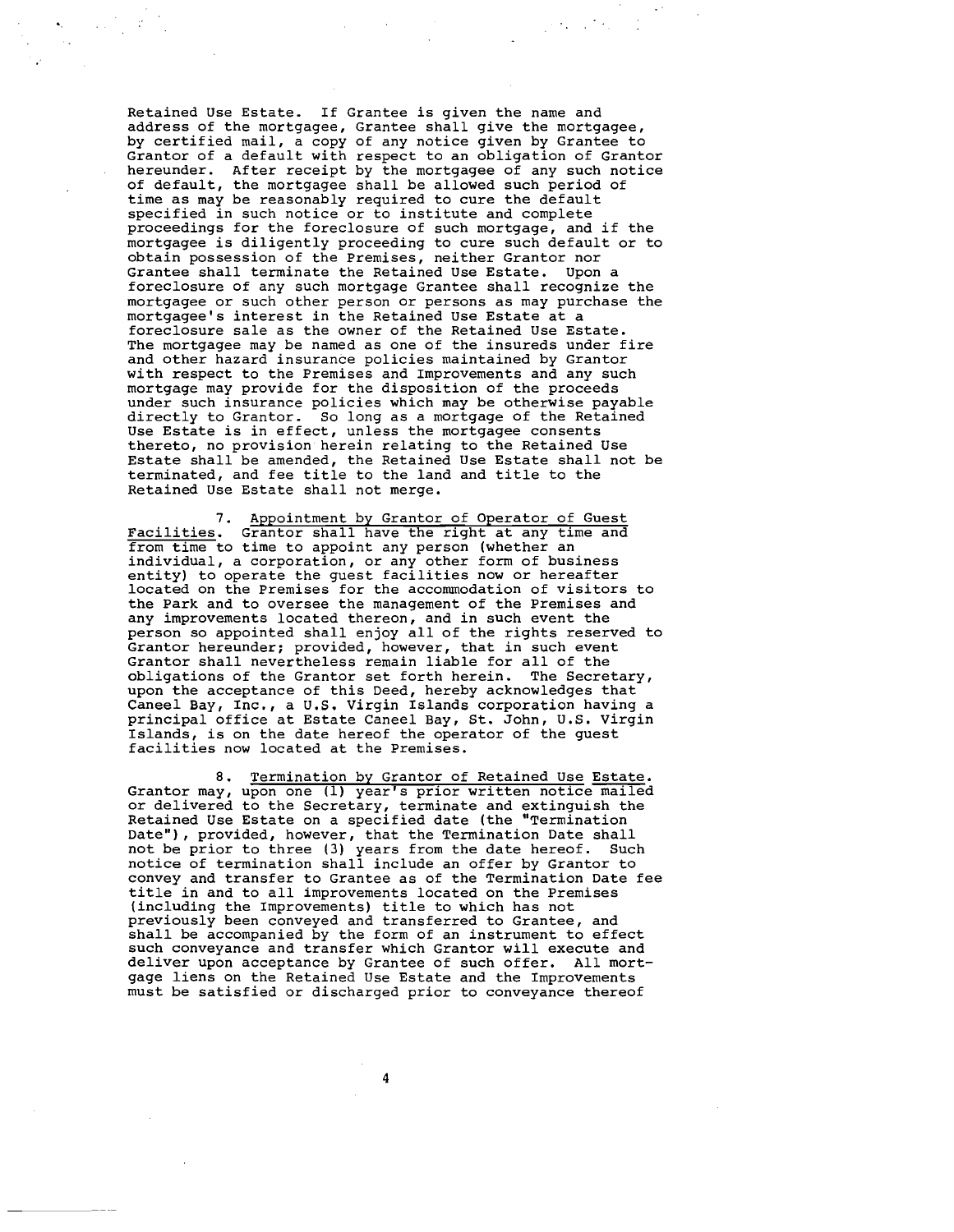to Grantee. At any time after receipt of such notice of termination, but in no event later than one hundred eighty (180) days prior to the Termination Date, the Secretary shall mail or deliver to Grantor a written notice advising whether Grantee *is* willing to accept such conveyance and transfer. In the event that the Secretary (1) advises Grantor that Grantee is willing to accept such conveyance, and  $(2)$ determines, at any time within a period of one year following the termination of the Retained Use Estate by Grantor pursuant to this paragraph 8, that public accommodations, facilities, and services should continue to be made available to the public within the Park on the Premises by persons other than Grantee, the Secretary shall advise Grantor or its successors of such determination and shall provide a reasonable opportunity for Grantor, its subsidiaries, affiliates or successors to provide the same. For this turpose "reasonable opportunity" shall mean an opportunity, pursuant to the procedures then applicable, including competitive bidding, to provide the same in such form as is then generally utilized by Grantee to authorize public accommodations, facilities or services in areas operated as part of the national park system administered by Grantee.

 $\mathcal{L}$ 

 $\hat{\theta}_i$ 

 $\mathcal{A}_2$ 

 $\mathcal{L}(\mathcal{L})$  , and  $\mathcal{L}(\mathcal{L})$  , and

TO HAVE AND TO HOLD the Premises in fee simple forever.

SUBJECT, HOWEVER, to existing covenants, easements, restrictions, and leases.

The Premises are conveyed upon the condition that if (A) the Premises or any part thereof shall at any time cease to be included within the Park or {B) in connection with a termination of the Retained Use Estate pursuant to paragraph numbered 8 above, Grantee shall have advised Grantor pursuant to the provisions of that paragraph that Grantee is not willing to accept a conveyance of fee title to the improvements located on the Premises (including the Improvements), then upon the occurrence of either such event (a) title to the Premises or such part thereof, as the case may be, shall revert, automatically and without further deed, to (i) Grantor or any successor to Grantor or (ii) if Grantor or such a successor shall not then exist, the National Park Foundation, a corporation incorporated under United States law, or any successor thereto or *(iii)* if said Foundation or such a successor shall not then exist, another organization selected by the Secretary which *is* exempt from United States income taxation and which *is* engaged primarily in the preservation and protection of land in its natural condition for the enjoyment of the general public (such corporation or other organization hereinafter referred to as the "Revertee"); and {b) Grantee shall execute and deliver to the Revertee an instrument, in form suitable for recordation and indexing in the appropriate recording system and in form and substance reasonably acceptable to the Revertee, referring to the aforesaid provision for automatic reversion of title and evidencing that one of the events described in the foregoing clauses (A) and {B) has occurred, and the Revertee shall have the right to reenter and repossess the Premises, or such part thereof, and shall have all rights of ownership with respect thereto.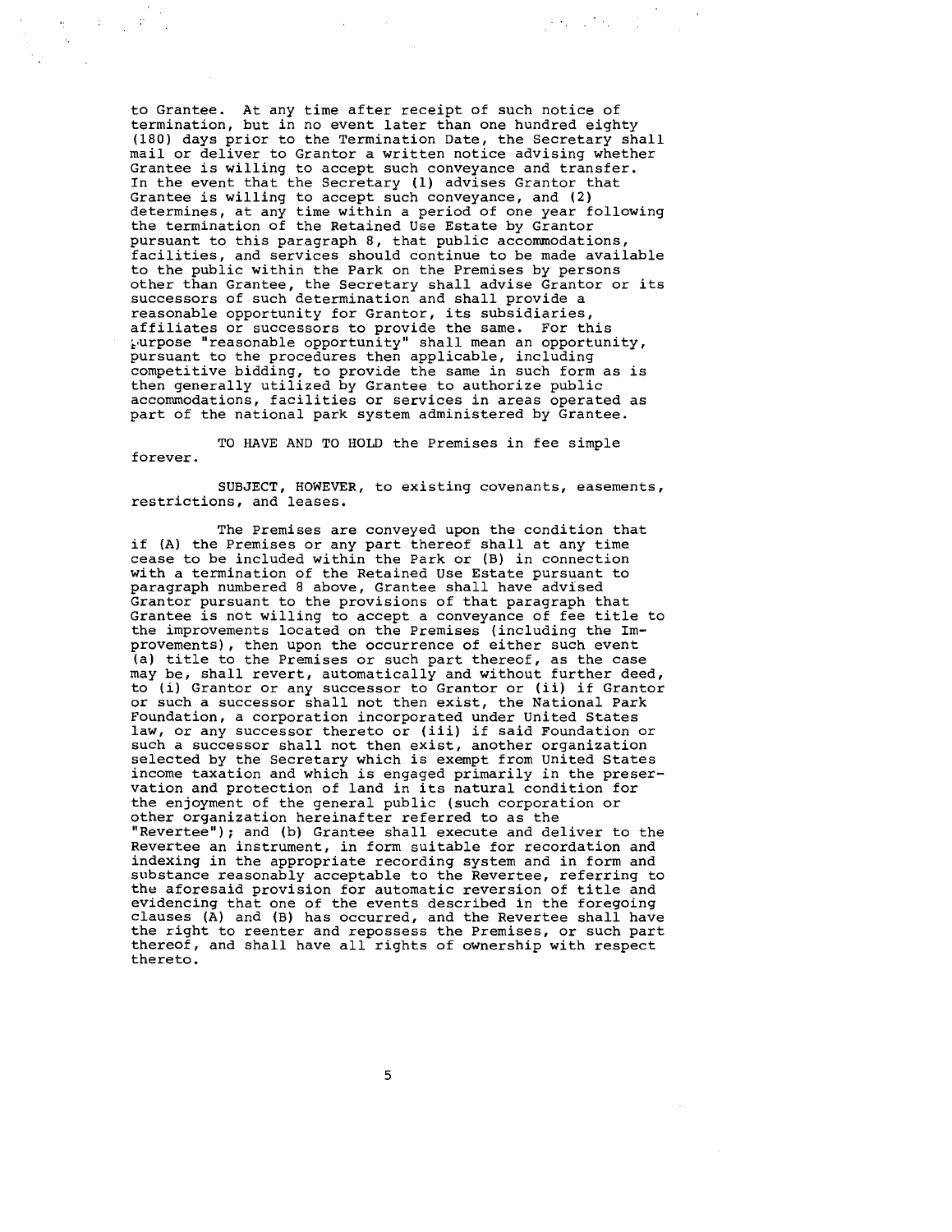This conveyance is by way of gift, without consideration except the nominal consideration hereinabove recited, and is made without warranty of any kind. This Indenture shall be effective as of September 30, 1983.

IN WITNESS WHEREOF, Grantor has caused these presents to be executed by its officers thereunto duly authorized and its corporate seal to be hereunto affixed as of the day and year first above written.

(CORPORATE SEAL) JACKSON HOLE PRESERVE,<br>INCORPORATED<br>Signed, sealed and delivered (CORPORATE SEAL) JACKSON HOLE PRESERVE,<br>INCORPORATED State of  $\sqrt{\frac{w \cdot 4}{w}}$ ,<br>County of  $\sqrt{\frac{w}{w}}$   $\sqrt{\frac{1}{2w}}$ , ss.: on this **13** day of *folly bu*, 1983 before me appeared LAVE J. Route Fluggto me personally known, who, being duly sworn, did say that he is the President of Jackson Hole Preserve, Incorporated, a corporation, and that the seal affixed to this instrument *is* the corporate seal of said corporation and that said instrument was signed and sealed on behalf of said corporation by authority of its Board of Trustees, and said President acknowledged said instrument to be tees, and said President acknowledged said instrument to be<br>the free act and deed of said corporation.<br><sup>2</sup>/ day Given under my hand and notarial seal this  $\overline{\mathscr{B}}$  day  $\sim$ , 1983. of (NOTARY SEAL) NOTARY PUBLITY<br>
HUTH C. HAUPERT<br>
Notary Public, State of New York<br>
Qualified in Queens County<br>
Certificate Filed in New York County<br>
Commission Expires March 30, 1985<br>
Certificate Filed in New York County<br>
Commission Expir **ROTED IN THE PUBLIC SURVEYOR'S RECORD**<br>**ROTED IN THE PUBLIC SURVEYOR'S RECORD NOTED IN THE PUBLIC SURVEYORS ONE COUNTER Y NOTED IN THE PROPERTY, BOOK FOR SOMETIVE CANEEL BAY, NO. 8**<br>ESTATE CANEEL BAY, NO. 8<br>ESTATE CANEEL BAY, OUARTER, ST.JO BETATE CANEEL BAY, NO. 80HN, <u>جي</u> **RECORDER**  $\boldsymbol{\Xi}$ ង<br>-<br>- $\boldsymbol{\Xi}$ VIRGIN ISLANDS OFFICE OF PUBLIC SURVEYOR OFFICE OF PUBLIC SURVEYOR ,1983. G  $\tilde{t}$  $\tilde{\mathbf{r}}$  $\Xi$ **PUBLIC SURVEYOR** 14 | 14 | 28 **0 A**  "" *0*  ., .....  $\mathbf{v}$ FOR THE REAL ORDER AND DATE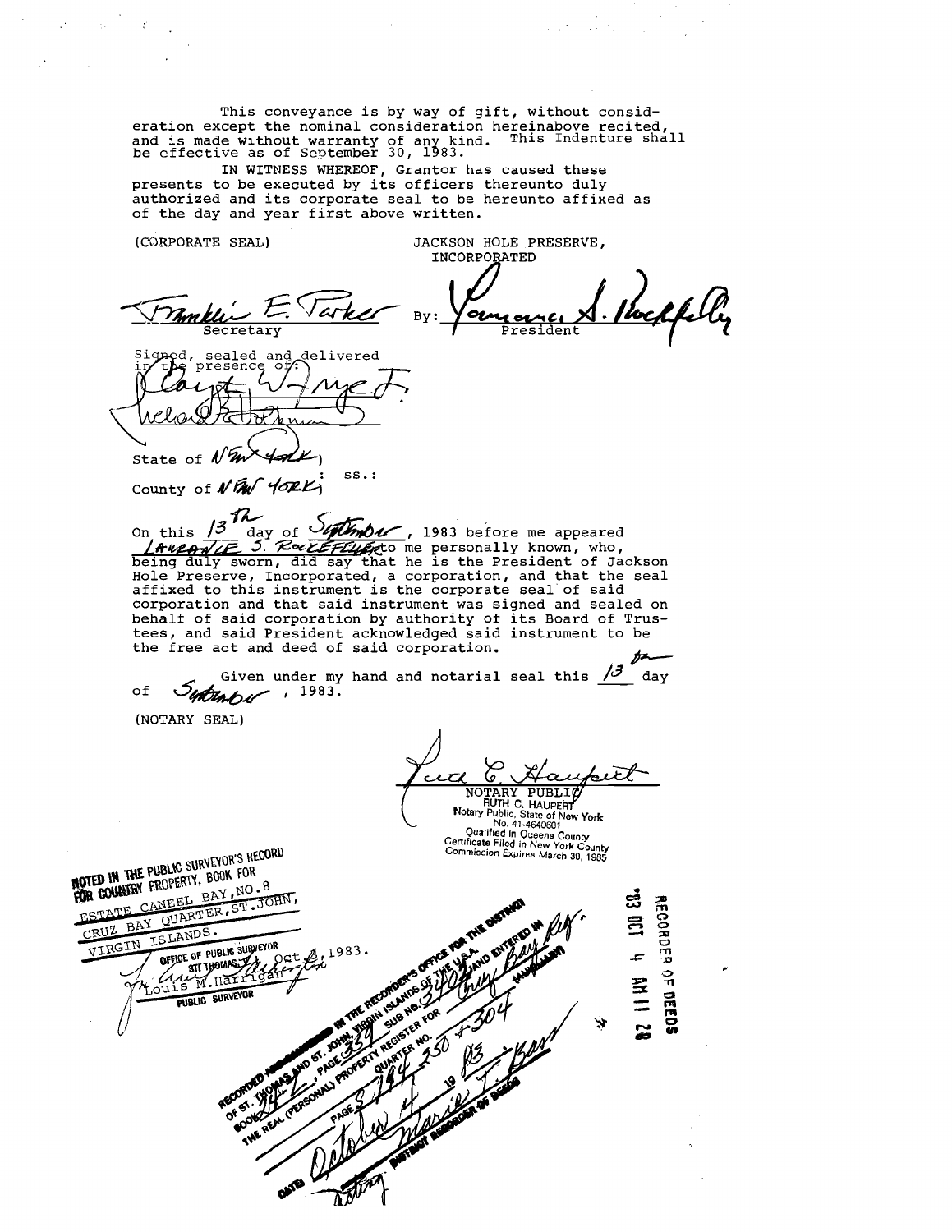UNITED STATES DEPARTMENT OF THE INTERIOR WASHINGTON

ц.

The within Indenture *is* hereby agreed to and accepted on behalf of the United States of America, Department of the Interior, National Park Service, by the Director, Russell E. Dickenson, under the authority contained *in* the Act approved August 2, 1956 (70 Stat. 940) and pursuant to the Authority delegated *in* the Department Manual, Part 245 DM 1.1 A.

7

 $\mathcal{L}$ 

 $\bar{z}$ 

Dated:  ${\mathcal{L}}$  ${\mathcal{L}}$   $22$ , 1983

Russell E. Dickenson

National Park Service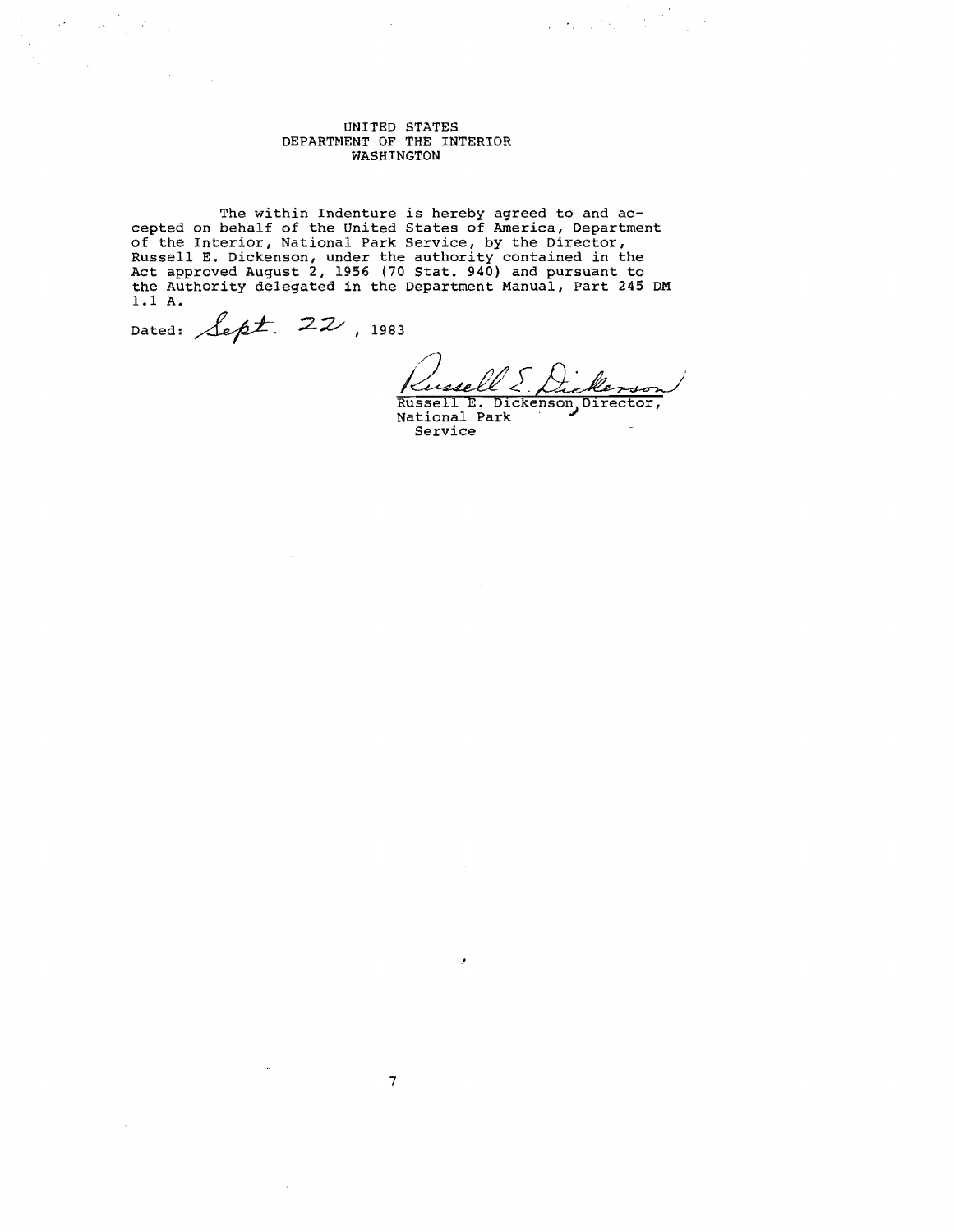## SCHEDULE A.

..

Land situated in the Island of St. John, U.S. Virgin Islands, described as

Remainder of Estate Caneel Bay, No. 8 Cruz Bay Quarter, St. John, V.I. containing 127.7 acres, more or less, as shown on P.W.D. F9-122-TSG dated November 15, 1956, and more particularly described as follows:

Beginning at the Dound Post of the Right of Way Line at Station 30 plus GB.O, on the North side of the Public Road from Cruz Bay to Caneel Bay, the line runs North 4 degrees 19 minutes Nest a distance 239.2 feet, more or less, along Parcel No. 13, to a bound post; thence turning and running North 63 degrees 46 minutes West a distance of 237.2 feet, more or less, along Parcel No. 13, to a bound post; thence turning and running North 24 degrees 00 minutes West a distance of Ca 84 feet, to the sea; thence turning and running in a general northeasterly direction a distance of Ca 5920 feet, along the sea, to the Southwesterly corner of Parcel No. 20 Estate Caneel Bay, thence turning and running South 87 degrees OS minutes East a distance of 40 feet, more or less, along Parcel No.<br>20, to a bound post; thence turning and running South 87 degrees 05 Minutes East a distance of 193.4 feet, more or less, along Parcel No. 20; thence turning and running South 83 degrees 03 minutes East a distance of 260.0 feet, more or less, to a bound post; thence turning and running in a general Southernly direction a distance of Ca2092 feet along the Right of Way to Hawknest Point, to the intersection of the right of way with the Public Road Right of Way ·from Caneel Bay to Trunk Bay; thence turning and running along the last mentioned right of way, in a qeneral southernly direction a distance of Ca 1270 feet to a point on the right of way at Station 80 plus 69.0 feet of the Public Road from Cruz Bay to Cancel Bay; thence along this right of way to the point of beginning.

The above bounded tract contains 127.7 acres, more or less.

Ì

 $~\frac{m}{4}$ 

EXCEPTING AND RESERVING, however, from said Remainder of Estate Cancel Bay No. 8 Cruz Bay Quarter, Parcel No. "A", Estate Cancel Bay, 8 Cruz Bay Quarter, St. John, Virgin Islands, as delineated on Public Works Drawing No. G3-110-T64, comprising 2,456 square feet more or less, being the premises conveyed by Cancel Bay Plantation Inc. to Government of the Virgin Islands by Quitclaim Deed dated August 22, 1966, recorded July 5, 1967 in Book 8-W, page 382, as Document No. 3262/1967, in exchange for which parcel the Government of the Virgin Islands quitclaimed an area of public road designated as Parcel "C" in PWD GJ-110-T64, dated October 16, 1964, comprising an area of 1,300 square feet, more or less, by , deed dated Junu 1, 1967, recorded July 5, 1967, in Book 8-W, page 384, as Document No. 3261/1967. The said Parcel "C" is hereby included as a portion of the Premises.

> All distances are in English Feet, and all bearings are related to the survey of Caneel Bay as shown on P.W. Drawing B-3-120 T-39, dated August 11, 1939, except the bearings along Parcel No. 20, which are related to the survey of Parcel 20.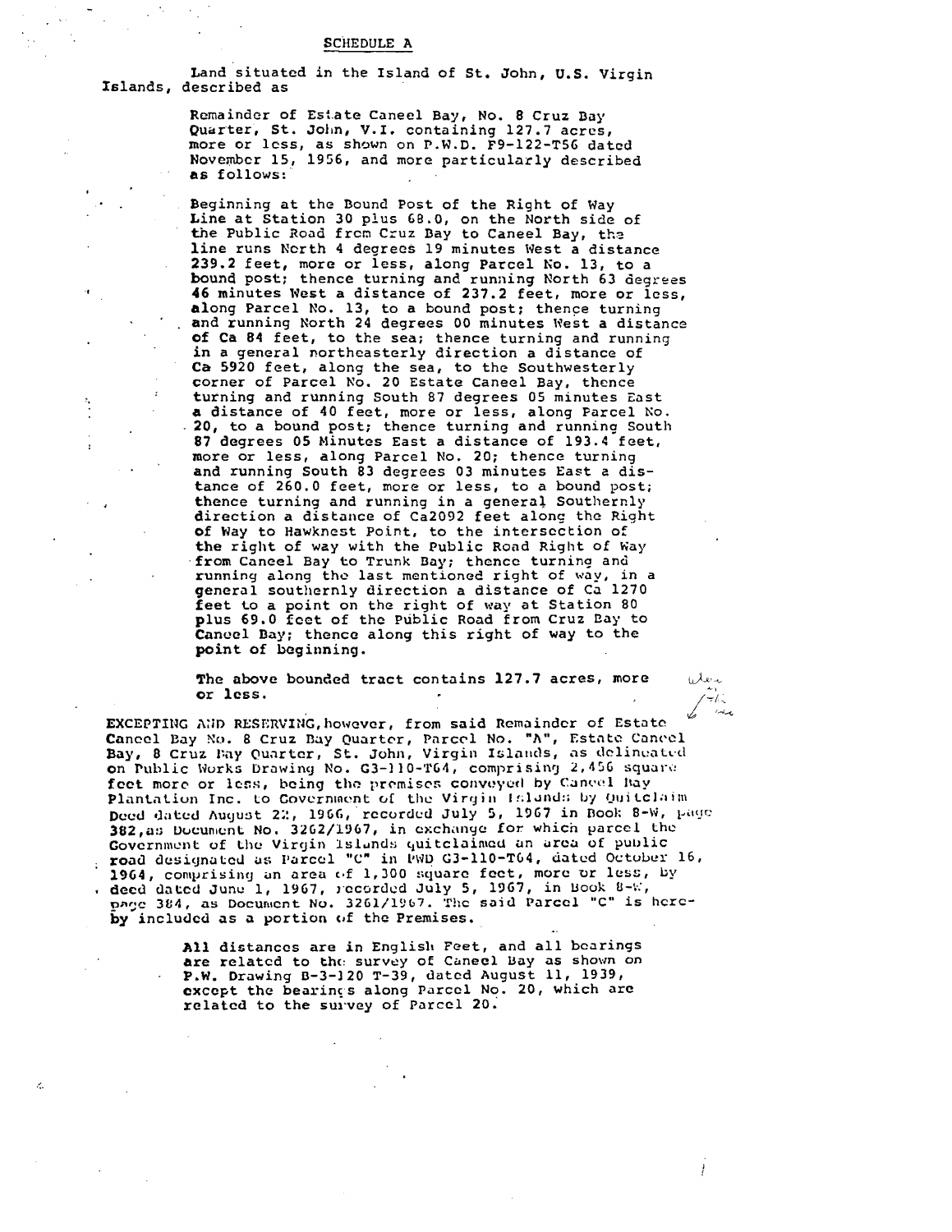Parcel No. 9 of Estate Caneel Bay, No. 8 Cruz Bay Quarter, St. John, V.I. containing 6.17 acres, more or less, as shown on P.W.D. D9-125-T56 dated November 11, 1956 and more particularly described as follows:

Beginning at a bound post on the north side of the Public Road from the Caneel Bay - Trunk Bay Road to the Center Line Road, the line runs in a general southeasterly direction a distance of Ca 710 feet, along the Public Road, to a bound post, the straight line bearing and distance between these points being South 26 degrees 54 minutes East a distance of 671.8 feet, more or less; thence turning and running in a general southernly and casternly direction a distance of Ca 855 feet, along the Public Road, to a bound post, the straight line bearing and distance between these points being South 42 degrees 35 minutes East a distance of 788.5 ieet, more or less; thence turning and running North 26 degrees 38 minutes East a distance of 82.1 feet, more or less, along the Public Road, to a bound post; thence turning and running North 11 degrees 50 minutes East a distance of J00.0 feet, more or less, to a bound post; thence turning and running North 14 degrees 04 minutes west a distance of 229.5 fect, more or less, along Parcel No. 8, to a bound post; thence turning and running South 25 degrees 13 minutes West a distance of 50.0 feet, more or less, along Parcel No. 8, to a bound post; thence turning and running North 47 degrees 42 minutes West a distance of 370.4 feet, more or less, along Parcel No. 8, to a bound post; thence turning and running by the following courses and distances; North 37 degrees 40 minutes West'- 106.1 feet, more or less; North 4 degrees 45 minutes West, 175.4 feet, more or less; North 47 degrees 28 minutes West - 326.2 feet , more or less; North 58 degrees 31 minutes West - 158.3 feet, more or less; North 77 degrees 29 minutes West - 91.4 feet, more or less, along Parcel No. 8 to the point of beginning.

The above bounded Parcel contains 6.17 acres, more or less.

All distances are in English feet, and all bearings are related to the survey of Parcel No. 20 Estate Canecl Bay.

Parcel No. 10 of Estate Cancel Bay, ·No. 8 Cruz Bay Quarter, St. John, V.I. containing 0.584 acre more or less as shown on P.W.D. F9-119-T56 dated November 15, 1956 and more particularly described as follows:

Beginning at a bound post at the intersection of the Public Roads, from Cruz Bay to Trunk Bay and the Road from this Road to the Public Road, the line runs South 13 degrees 42 minutes West a distance of 143.5 feet, more or less, along the Public Road to a bound post; thence turning and running South 14 degrees 25 minutes East a distance of 33.3 feet, more or less, along the Public Road, to a bound post; thence turning and running South 46 degrees 53 minutes East a distance of 103.7 feet, more or less, aiong the Public Road, to a bound post opposite to Station 80 plus 69.0 on the relocation of the Public Road from Cruz Bay to Caneel Bay, thence turning and running South 38 deqrees 55 minutes East a cistance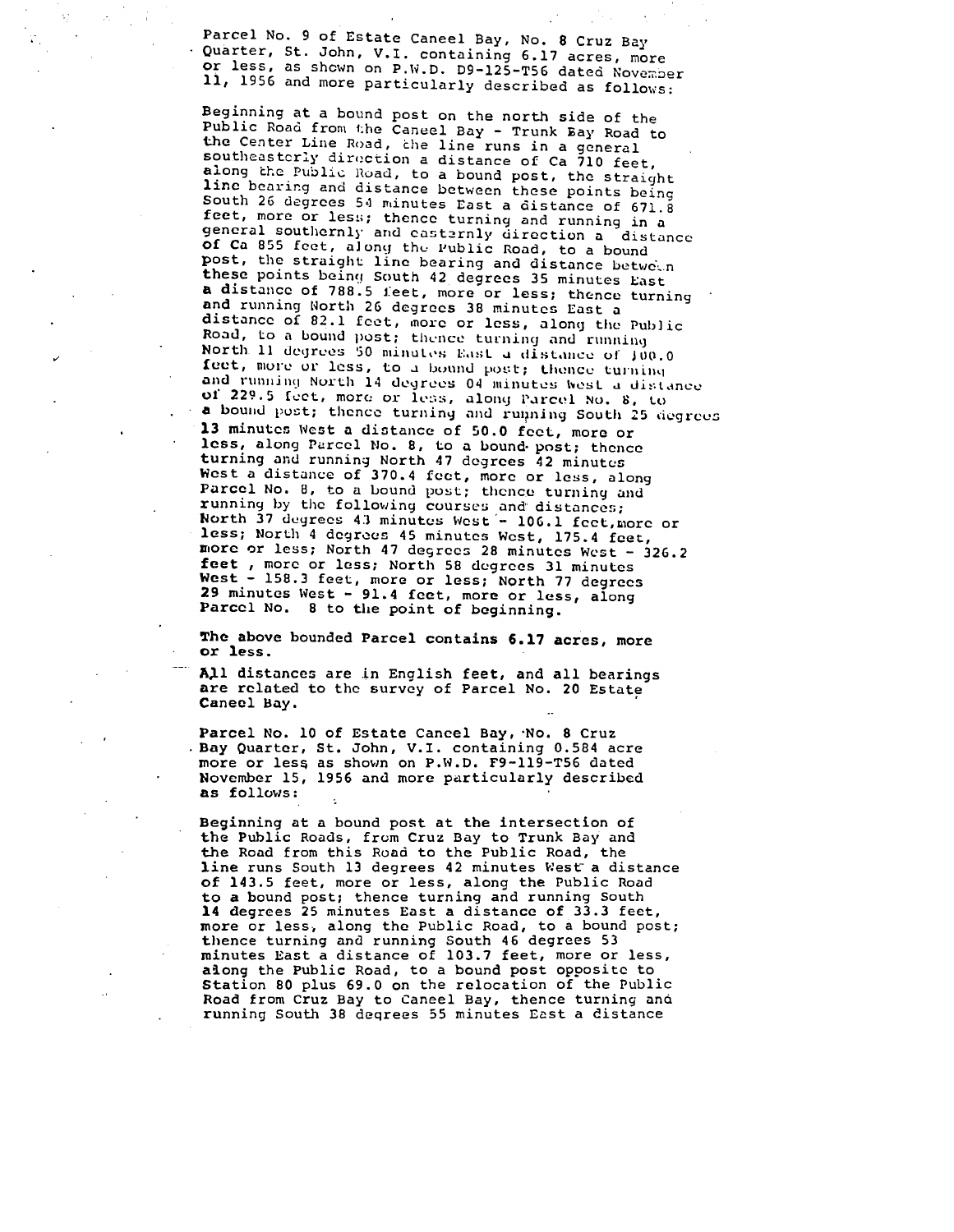of 50.0 feet, more or less, along the Public Road, to a bound post; thence turning and running North  $64$  degrees 59 minutes East a  $\mu$ istance of 14.9 feet, more or less, along Parcel No. &, to a bound post; thence turning and running wortn 4 degrees 28 minutes East a distance of 191.4 feet, more or less, along Parcel No. 8, to a bound post; thence turning and running North 52 degrees 33 minutes West a distance of 139.4 feet, more or less, along the Public Road to the Center Line Road, to the point of beginning.

The above bounded tract contains 0.584 acres, more or less.

All distances are in English feet, and all bearings are related to the Survey of Parcel No. 20 Estate Cancel Day.

Parcel No. 11 of Estate Cancel Bay, No. 8 Cruz Bay Quarter, St. John, V. I. containing 1.594 acres, more or less, as shown on P.W.D. F9-121-T56 dated November 15, 1956 and more particularly shown as follows:

Beginning at a bound post of the south side of the Public Road from Cruz Bay to Caneel Bay and opposite Station 70 plus 76.0, the line runs South 55 degrees OS minutes East a distance of 322.9 feet, more or less, along Parcel No. 8, to a bound post; thence turning and running South • 71 degrees SH minutes Hast d distance of 214.0 feet, more or less, along Parcel No. 8, to a bound post; thence turning and running North 58 degrees 44 minutes East a distance of 67.7 feet, more or less, along Parcel No. 8, to a bound post; thence turning and running North 30 degrees 18 minutes West a distance of 260.2 feet, more or less, along Parcel No. 8, to a bound post; thence turning and running North 54 degrees 44 minutes West a distance of 99.9 feet, more or less, to a bound post opposite to Station 74 plus 02.0 on the Center Line of the Public Road from Cruz Day to Cancel •Bay; thence along the Right of Way in a general Westerly direction to the point of beginning.

The above bounded tract contains 1.594 acre, more or less.

All distances are in English feet, and all bearings are related to the Survey of Parcel No. 20 Estate Caneel Bay.

Parcel No. 20 of Estate Caneel Bay (formerly Parcel No. 8) No. 8 Cruz Bay Quarter, St. John, V. I. containing 9.3 acres, more or less, as shown on P.W.D. D9-25-T51 dated April 2, 1951, and more particularly described as follows:

Parcel No. 20, formerly Parcel No. 8 consisting of two lots separated by a 25-ft. right of way, one bounded by a line starting at a tree growing on the rocks at the Northend of the beach and following a fence running South 40 degrees 18 minutes West for a distance of 64.8 feet, more or less; thence South 19 degrees 34 minutes West for a distance of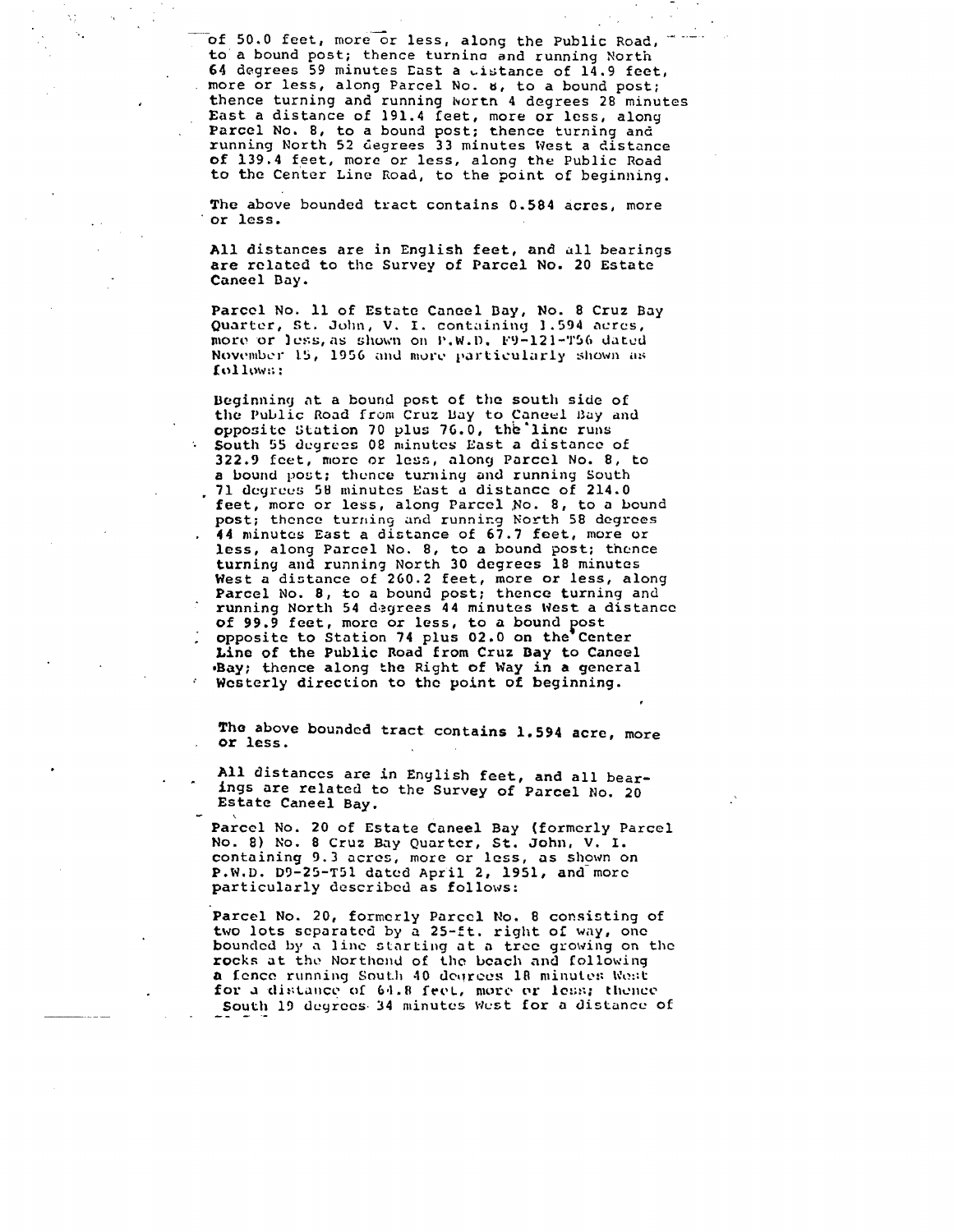58.3 feet, more or less; thence South 13 degrees ll minutes West for a distance of 61.1 feet, more or less, to a concrete bound post; thence North 83 degrees 03 minutes West for a distance of 159.2 feet, more or less, to a concrete bound post; thence North 3 degrees 09 minutes West for a distance of<br>256.2 feet, more or less, to a concrete bound post; thence on a curve to the right of 95-ft. radius for a distance of 69.5 feet, more or less, to a concret.e bound post; thence North 38 degrees 40 minutes last for a distance of 57.6 feet, more or less, to a concrete bound post and thence South 40 degrees 59 minutes East for a distance of 291.3 feet, more or less, to the point of beginning. The second lot is bounded by a line starting at a concrete bound post, a distance of 25.4 feet, North 83 degrees 03 minutes West from the second bound post mentioned in the preceding paragraph and runs North 83 degrees 03 minutes West for a distance of 260.0 feet, more or less, to a concrete bound post; thence North 87 degrees 05 minutes West for a distance of 193.4 feet, more or less, to a concrete bound post and through that bound post in the same direction for a distance of approximately 40 feet to the water's edge; thence following the water's edge in a northerly and then in a southeasterly direction for a distance of approximately \$60 feet, and thence southwesterly for a distance of approximately 25 feet to a concrete bound post at the top of the bank;

 $\Sigma^{\pm}_i$ 

...

thence South 41 degrees 50 minutes East for a distance of 76.4 feet, more orlless, to a concrete bound post; thence following approximately the shoreward edge of a line of sea grape trees, North 76 degrees 24 minutes East for a distance of 173.3 feet, more or less, and then North 57 degrees 55 minutes East for a distance of 199.5 feet, more or less, to a concrete bound post; thence South 70 degrees 11 minutes East for a distance of 144.6 feet, more or less, to a concrete bound post; thence South 40 degrees 59 minutes East for a distance of 230.7 feet, more or less, to a concrete bound post; thence South 38 degrees 40 minutes Wast for a distance of 60.8 feet, to a concrete bound post; thence on a curve to the left of  $120-ft$ . radius a distance of 82.7 feet, more or less, to a concrete bound post and thence South 3 degrees 09 minutes East for a distance of 252.2 feet, more or less, to the point of beginning.

The whole parcel contains an area of 9.3 acres, more or less.

Parcel No. 21 of Estate Caneel Bay, No. 8 Cruz Bay Quarter, St. John, V.I., containing 0.85 acres, more or less, as shown on P.W.D. G9-44-T51 dated June 27, 1951, revised September 30, 1951 -anu more particularly described as follows:

Beginning at the bound post at the Northwestern corner of Parcel No. 22, Estate Cancel Bay the line runs in a general Northerly direction a distance of 356 fect, more or less, along an access road to a bound post; thence turning and running South 83 degrees 05 minutes E.st a distance of 152 feet, more or less, along a 15 foot freeway to a boundpost: thence turning and running on a general Southerly direction .....

> $1.42$  $\sqrt{45}$  $2.7$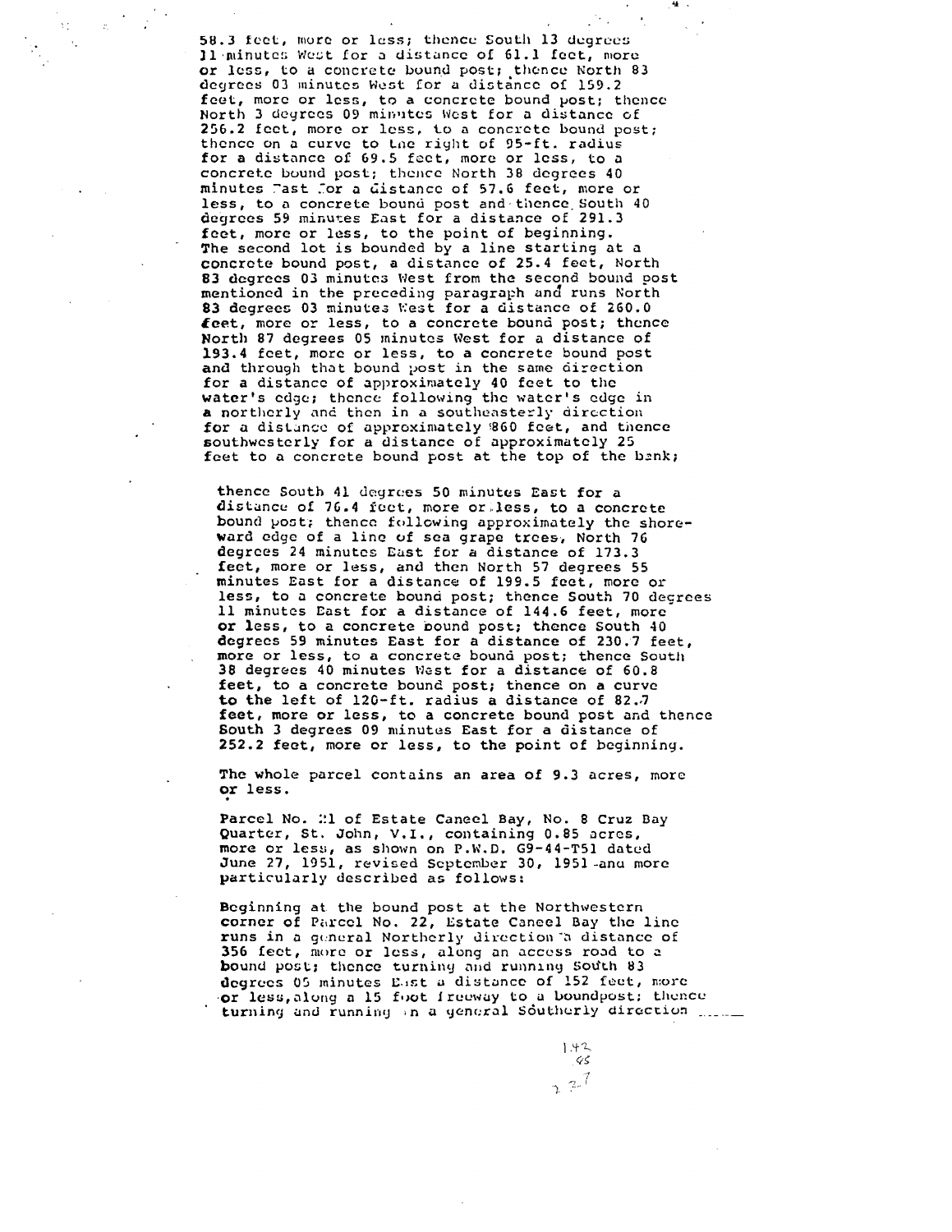'a distance of 280 fest more or less, along a line .20 feet above high water mark to a concrete post; thence turning and ranning South 70 degrees 40 minutes West a distance of 143.5 feet, more or less, along Parcel 22 Caneul Bay to the point of beginning.

The above bounded tract contains O.BS acres, more or less.

All distances are in English feet as determined by the stadia method anj all bearings are related to the magnetic meridian.

Parcel No. 22 of Estate Cancel Bay, No.<sup>7</sup>B Cruz Bay Quarter, St. John, V.I., containing 1.42 acres more or less, as shown on P.W.D. G+-45-T51 dated June 27, 1951 and more particularly described as follows:

Beginning at the boundpost at the Southeast corner of Parcel No. 21 of Estate Cancel Bay, the line runs in a general Southereasterly direction along the ·brush line, a distance of 205 feet, more or less, to a concrete boundpost, thence turning and running South 54 degrees 45 minutes West a distance of 273 feet, more or less, to a boundpost; thence turning and running North 36 degrees 20 minutes West a distance of 157 feet, more or less, along purcel Ko. 23 to a boundpost; thence turning and running in a general Northeasterly direction along the access Road a distance of 195 feet, more or less, to a boundpost;

thence turning and running North 70 degrees 40 minutes East a distance of 143.5 feet, more or less, along Parcel No. 21 to the point of beginning.

The above bounded tract contains 1.42 acres, more or less.

All distances are in English feet as determined by the Stadia method and all bearings are related to the magnetic meridian.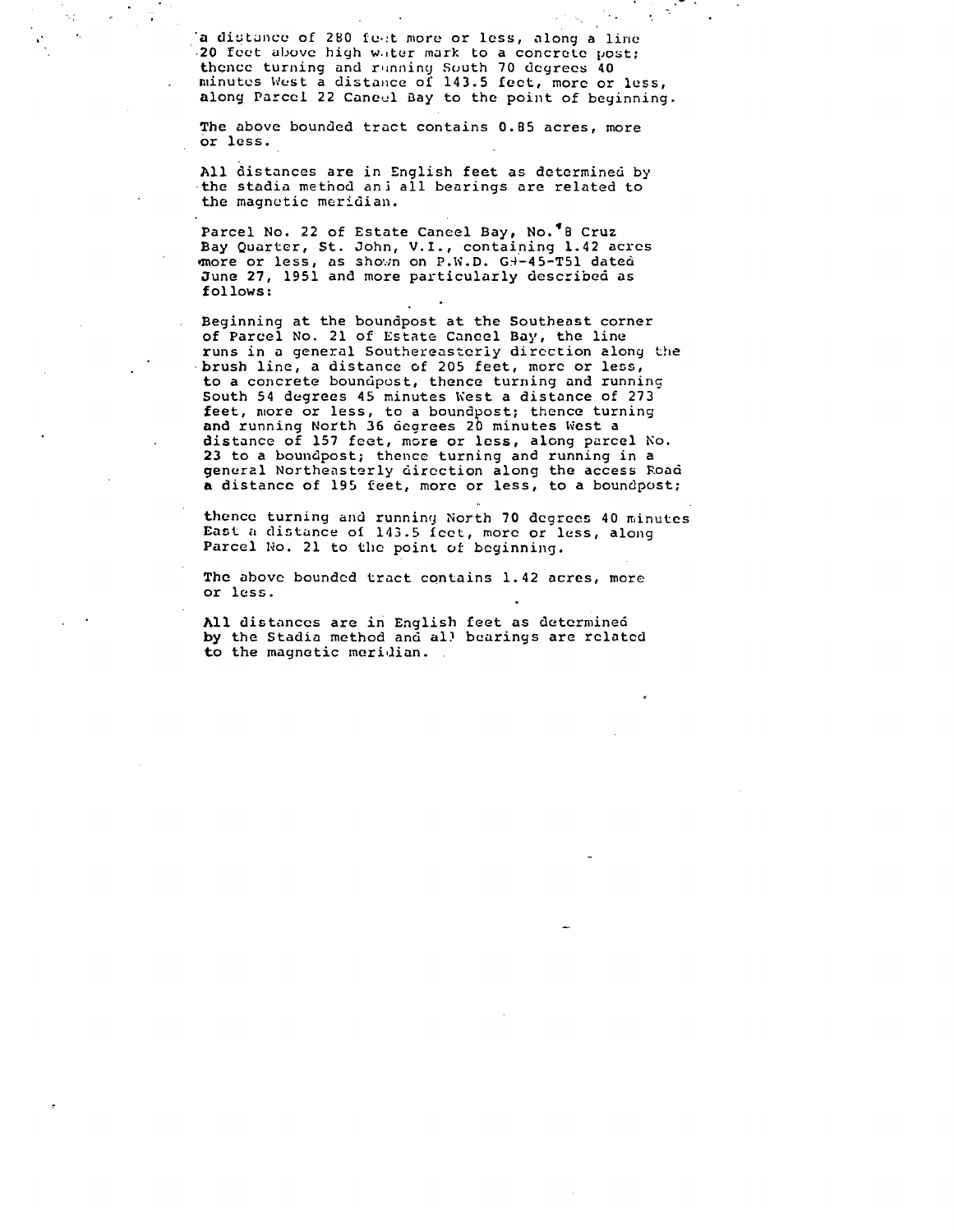## SCHEDULE B

 $\mathcal{C}$ 

 $\label{eq:2} \frac{1}{2}\sum_{i=1}^n\frac{1}{2}\sum_{j=1}^n\frac{1}{2}\sum_{j=1}^n\frac{1}{2}\sum_{j=1}^n\frac{1}{2}\sum_{j=1}^n\frac{1}{2}\sum_{j=1}^n\frac{1}{2}\sum_{j=1}^n\frac{1}{2}\sum_{j=1}^n\frac{1}{2}\sum_{j=1}^n\frac{1}{2}\sum_{j=1}^n\frac{1}{2}\sum_{j=1}^n\frac{1}{2}\sum_{j=1}^n\frac{1}{2}\sum_{j=1}^n\frac{1}{2}\sum_{j=1}^n\frac{$ 

72

 $\mathcal{A}_\mu$  $\sim$ 

Land situated in the Island of St. John, U. S. Virgin Islands, described as Parcel No. 52A Estate Caneel Bay, No. 2 Cruz Bay Quarter, as shown on P.W.D. D9-289-T61 dated December 6, 1961 and more particularly described as follows:

Beginning at a bound post situated south 77 degrees 13 minutes east, a distance of 188.0 feet more or less from a bound post at the southwest corner of Lot No. 52, the line runs north 12 degrees 52 minutes east, a distance of 185.4 feet more or less to a bound post; thence continuing in the same direction a distance of 2.1 feet more or less to a point; thence turning and running south 76 degrees 37 minutes east, a distance of 235.3 feet more or less to a bound post: thence turning and running south 12 degrees 30 minutes 30 seconds west, a distance of 185.1 feet<br>more or less to a bound post; thence turning and running north 77 degrees 13 minutes west, a distance of 236.45 feet more or less to the point of beginning.

The above bounded tract contains 1.00 acres more or less.

> $\mathring{\mathbf{c}}$  $\Xi$ ~  $\Xi$ .<br>~ <del>ين</del> .. **Afropedies** OF DEEDS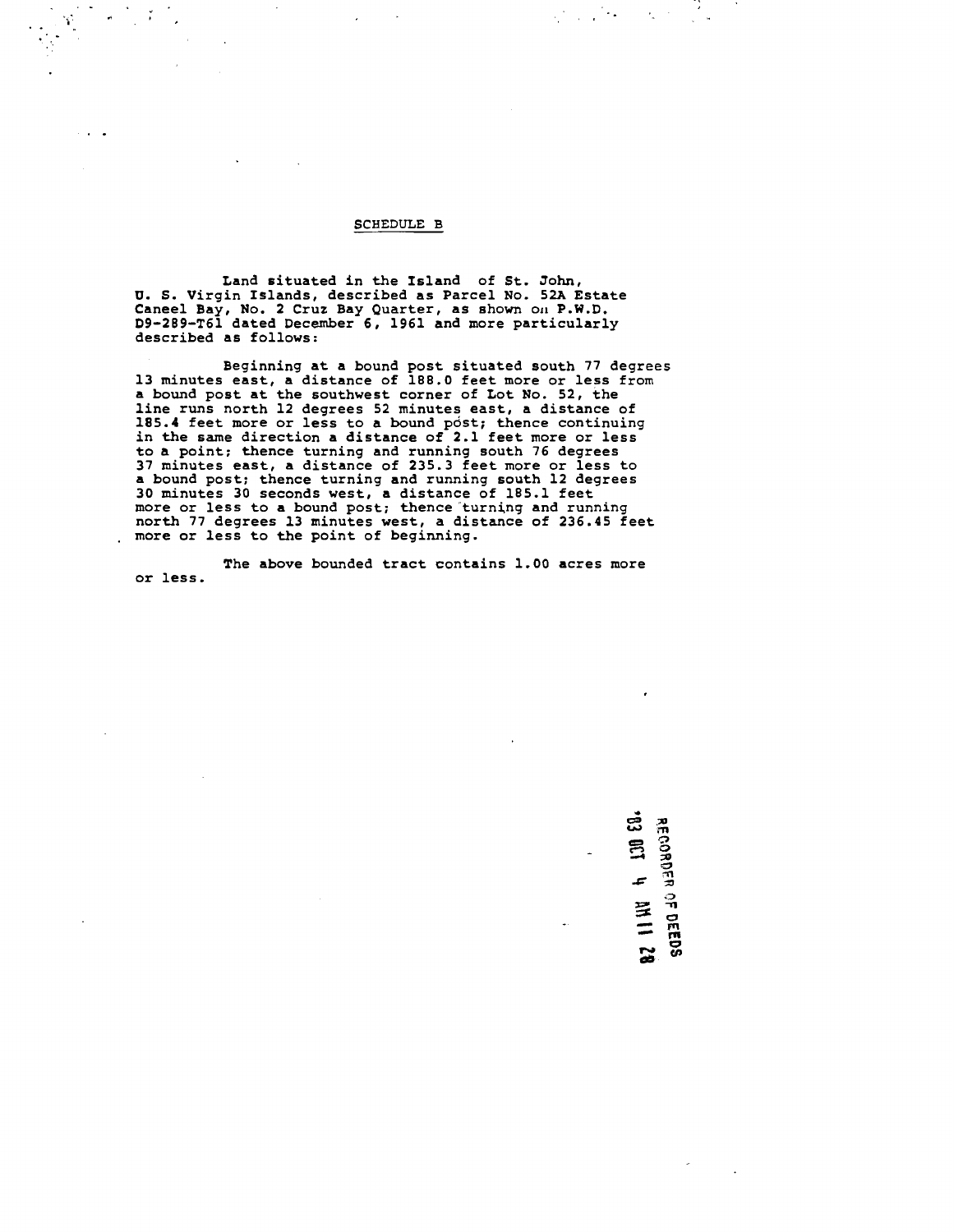

valid title to be vested in the United States of America, subject to existing easements for public roads and highways, rights of way for railroads, pipelines and public utilities, the rights and easements noted in Schedule B of the attached title evidence and any reservations contained in the deed and option, which rights,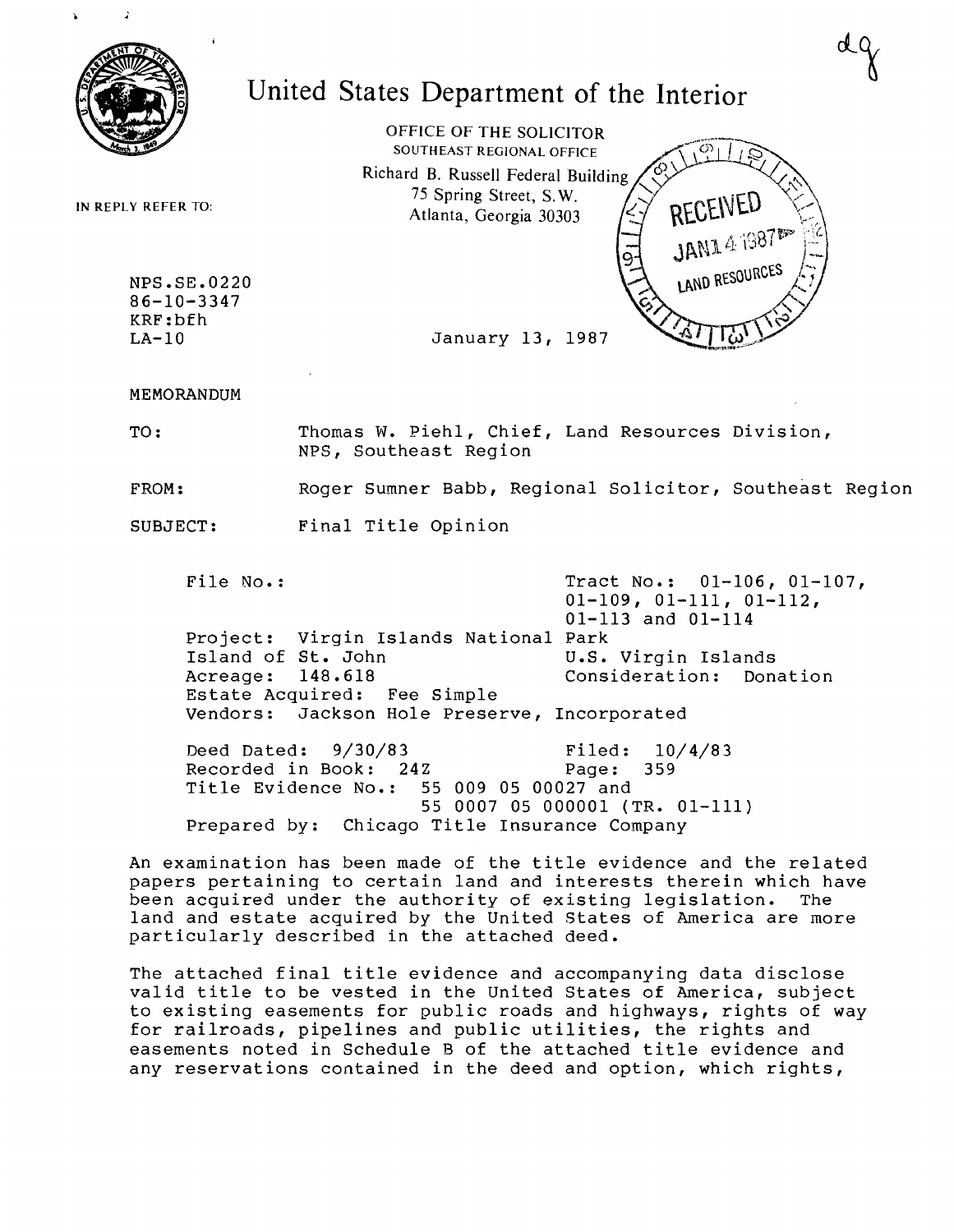easements and reservations, if any, are in compliance with existing statutes and are such as the agency has advised will not interfere with the proposed use of the land.

Sincerely yours,

Kallenan R Fallen

For: Roger Sumner Babb Regional Solicitor

Enclosures

 $\Delta^+$ 

 $\mathcal{L}_{\text{max}}$  and  $\mathcal{L}_{\text{max}}$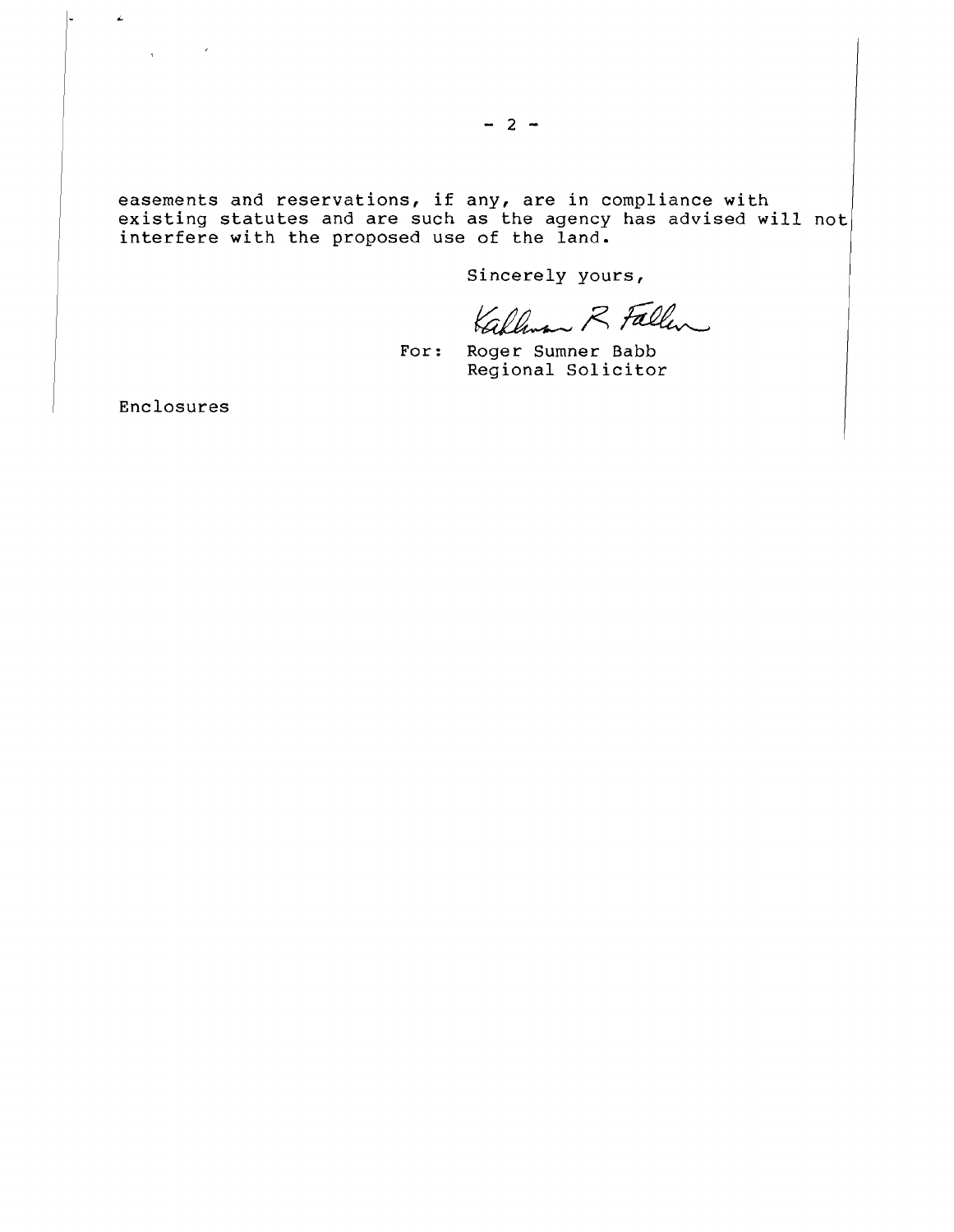| <b>ENDORSEMENTS</b>                                                                   |
|---------------------------------------------------------------------------------------|
| Attached to and forming a part of<br>$m_{\rm{max}}$                                   |
| U.S. ALTA Owners Policy<br>55 009<br>05 00027<br>$N$ o. $\overline{a}$<br><b>1000</b> |
| LAND RESOURCES<br><b>Issued by</b><br>CHICAGO TITLE INSURANCE COMPANY                 |
| The effective date of this policy is amended to be $11/16/83$ .                       |

- 2. The amount of insurance is amended to be \$1,000,000.00
- 3. Schedule A Item 1 is amended to read: Fee simple, but subject to a "Retained Use Estate" stated to be for a period of forty years, as set forth within the indenture by which the insured aquired title.
- 4. Schedule A Item 2 is amended to read: The United States of America
- 5. Schedule B Items 5&6 are amended to read: (Effects "Retained Use Estate" only) Modification of First and Second Mortgages and notes among Jackson Hole Preserve, Inc., Caneel Bay, Inc., and Connecticut General Life Insurance Company, recorded 10/4/83 at Book 24-Z, Page 315 as Document No. 3404.
- 6. Schedule B Item 7 is amended to read: A "Retained Use Estate" in favor of Grantor stated to be for a period of forty years, as set forth in an indenture dated 9/30/83 from the Jackson Hole Preserve, Inc. in favor of the insured, recorded 10/4/83 at Book 24-Z, Page 359 as Document No. 3402. This policy insures title to the land, including the landscaping, walkways, roads, road systems, and automobile parking areas situated and on, but does not cover other improvements as more specifically excepted in the aforesaid Deed.
- 7. Schedule B Item 8 is amended to read: Real property taxes for the years 1979 through 1982. This policy insures the insured herein against loss or damage, including attorney's fees and costs of defense,

This endorsement is made a part of the commitment or policy. It is subject to all the terms of the commitment or policy and prior endorsements. Except as shown on this endorsement, the terms. dates and amount of the commitment or policy and prior endorsements are not changed.

# Authorized Signatory

*Note: This endorsement shall not be valid or binding until countersigned by an authorized*   $signatory.$ 



ATTEST:

CHICAGO TITLE INSURANCE COMPANY

President.

Secretary.

Form 3594 R 7/80